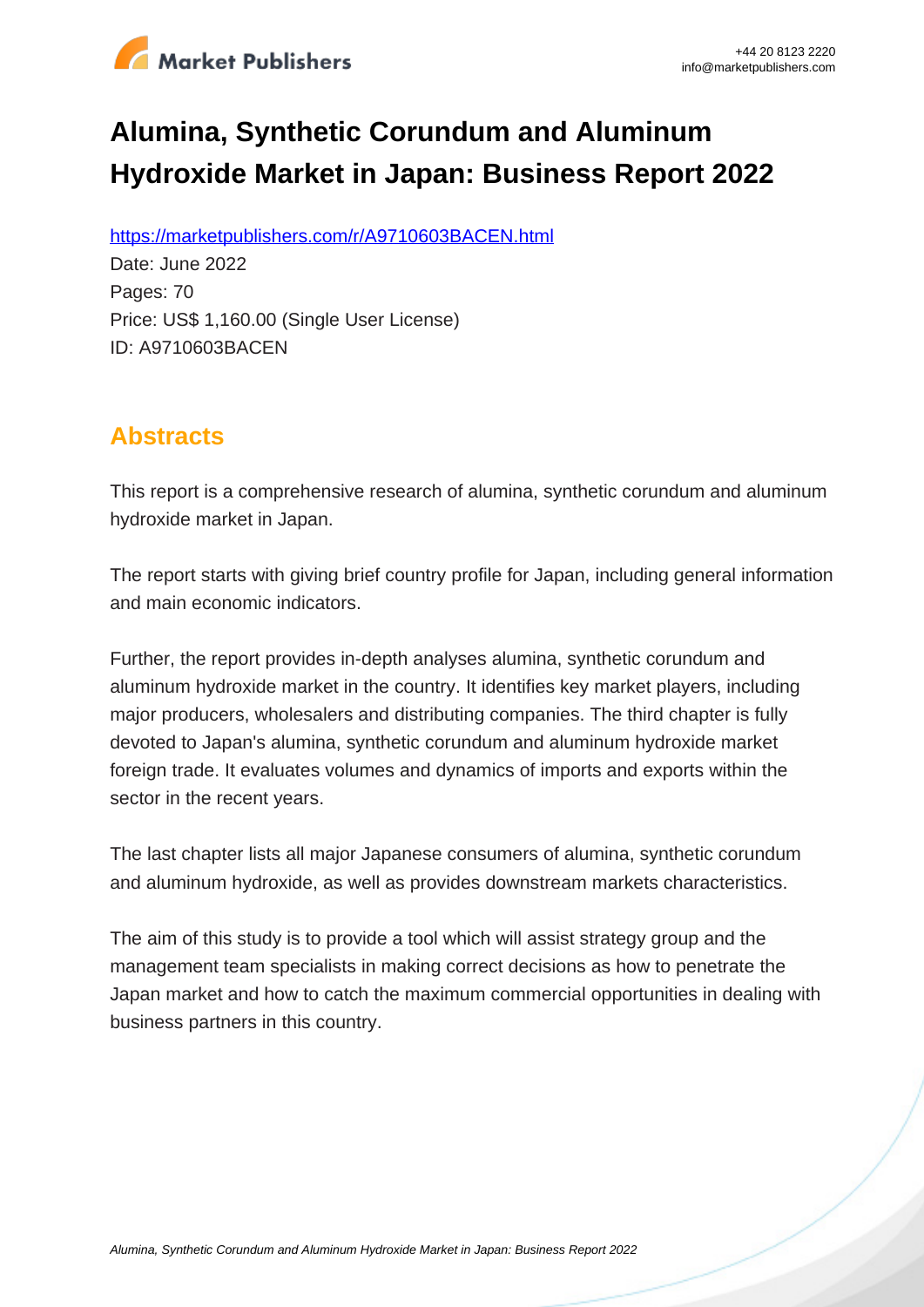

# **Contents**

#### **1. JAPAN PESTEL ANALYSIS**

- 1.1. Political Factors
- 1.2. Economic Factors
- 1.3. Social Factors
- 1.4. Technological Factors
- 1.5. Environmental Factors
- 1.6. Legal Factors

## **2. ALUMINA, SYNTHETIC CORUNDUM AND ALUMINIUM HYDROXIDE MARKET IN JAPAN**

2.1. Overview of alumina and aluminum hydroxide market

2.2. Producers of alumina, synthetic corundum and aluminum hydroxide in Japan, including contact details and product range

- 2.2.1. Producers of alumina (aluminum oxide) and synthetic corundum
- 2.2.2. Producers of aluminum hydroxide, activated aluminum oxide

### **3. JAPAN'S FOREIGN TRADE IN ARTIFICIAL CORUNDUM, ALUMINIUM OXIDE AND HYDROXIDE**

- 3.1. Export and import of aluminum oxide
- 3.2. Export and import of synthetic corundum: volume, structure, dynamics
- 3.3. Export and import of aluminum hydroxide

#### **4. MAJOR WHOLESALERS AND TRADING COMPANIES IN JAPAN**

## **5. ALUMINA, SYNTHETIC CORUNDUM AND ALUMINIUM HYDROXIDE CONSUMERS IN JAPANESE MARKET**

5.1. Downstream markets of Alumina, Synthetic Corundum and Aluminum Hydroxide in Japan

5.2. Alumina, Synthetic Corundum and Aluminum Hydroxide consumers in Japan

Please note that Alumina, Synthetic Corundum and Aluminum Hydroxide Market in Japan: Business Report 2022 is a half ready publication. It only requires updating with the help of new data that are constantly retrieved from Publisher's databases and other sources. This updating process takes 3-5 business days after order is placed. Thus, our clients always obtain a revised and updated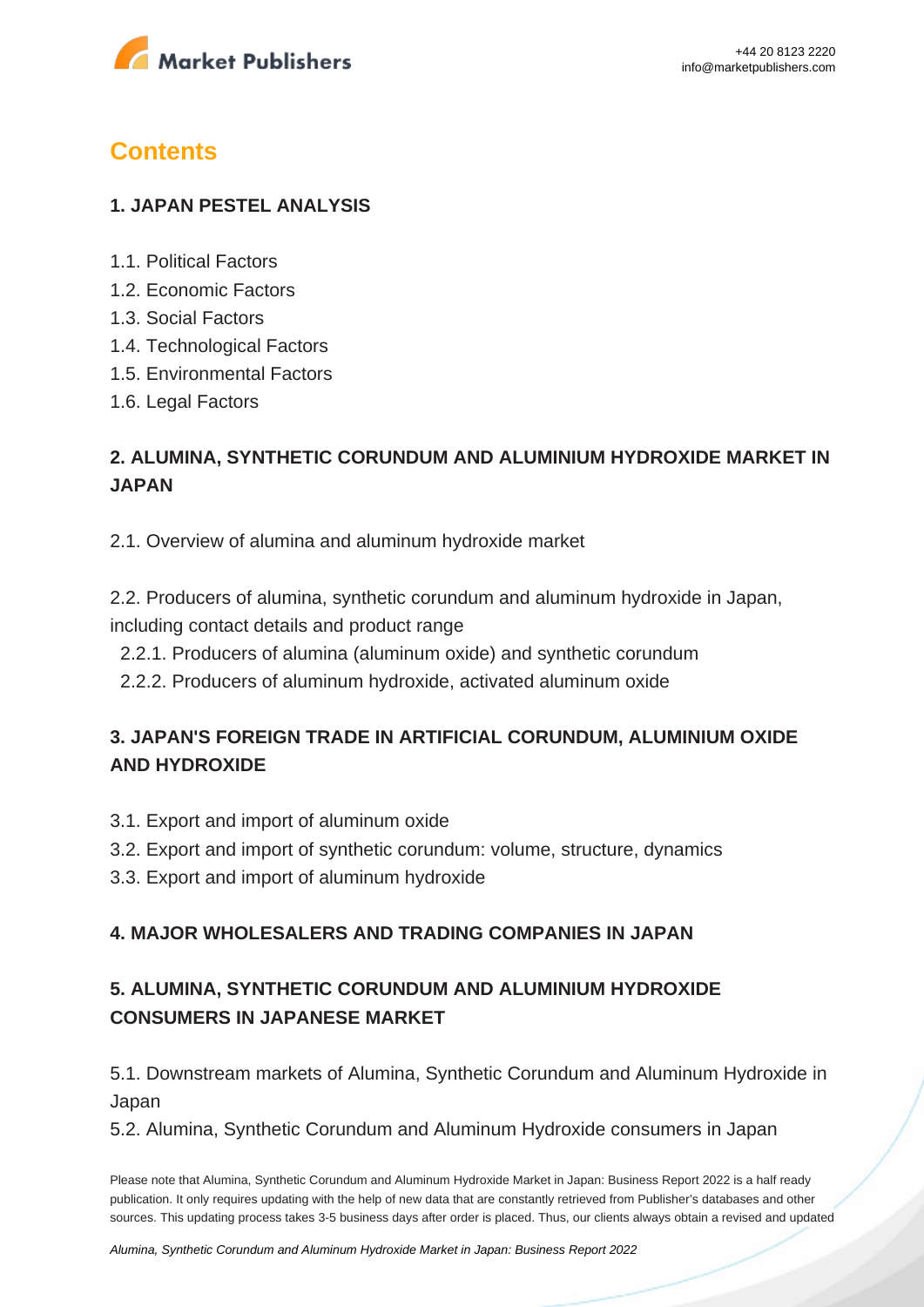

version of each report. Please also note that we do not charge for such an updating procedure. BAC Reports has information for more than 25,000 different products available but it is impossible to have all reports updated immediately. That is why it takes 3-5 days to update a report after an order is received.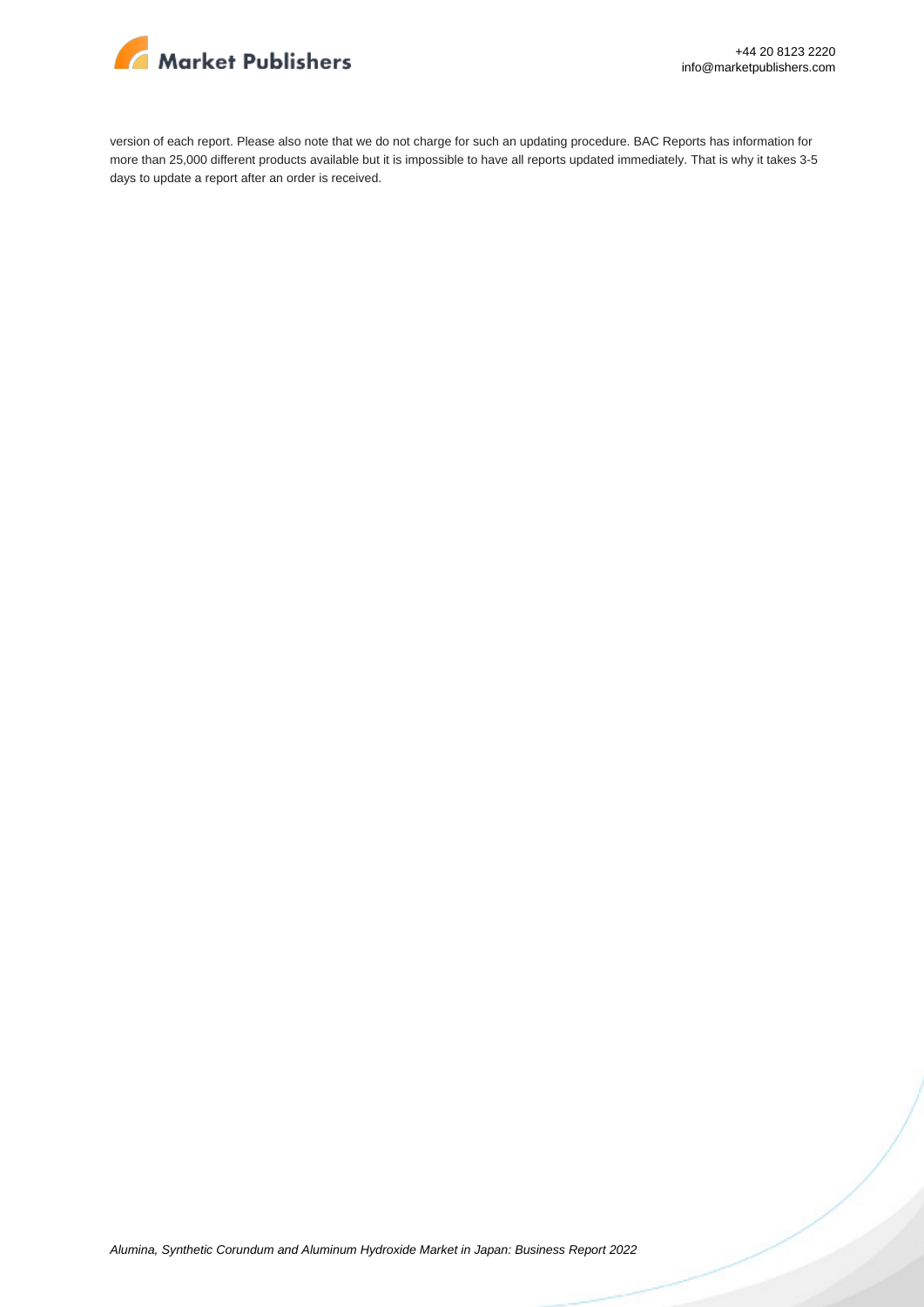

#### I would like to order

Product name: Alumina, Synthetic Corundum and Aluminum Hydroxide Market in Japan: Business Report 2022

Product link: [https://marketpublishers.com/r/A9710603BACEN.html](https://marketpublishers.com/report/industry/chemicals_petrochemicals/alumina_synthetic_corundum_n_aluminum_hydroxide_market_in_japan_business_report.html)

Price: US\$ 1,160.00 (Single User License / Electronic Delivery) If you want to order Corporate License or Hard Copy, please, contact our Customer Service:

[info@marketpublishers.com](mailto:info@marketpublishers.com)

### Payment

To pay by Credit Card (Visa, MasterCard, American Express, PayPal), please, click button on product page [https://marketpublishers.com/r/A9710603BACEN.html](https://marketpublishers.com/report/industry/chemicals_petrochemicals/alumina_synthetic_corundum_n_aluminum_hydroxide_market_in_japan_business_report.html)

To pay by Wire Transfer, please, fill in your contact details in the form below:

First name: Last name: Email: Company: Address: City: Zip code: Country: Tel: Fax: Your message:

\*\*All fields are required

Custumer signature

Please, note that by ordering from marketpublishers.com you are agreeing to our Terms & Conditions at<https://marketpublishers.com/docs/terms.html>

To place an order via fax simply print this form, fill in the information below and fax the completed form to +44 20 7900 3970